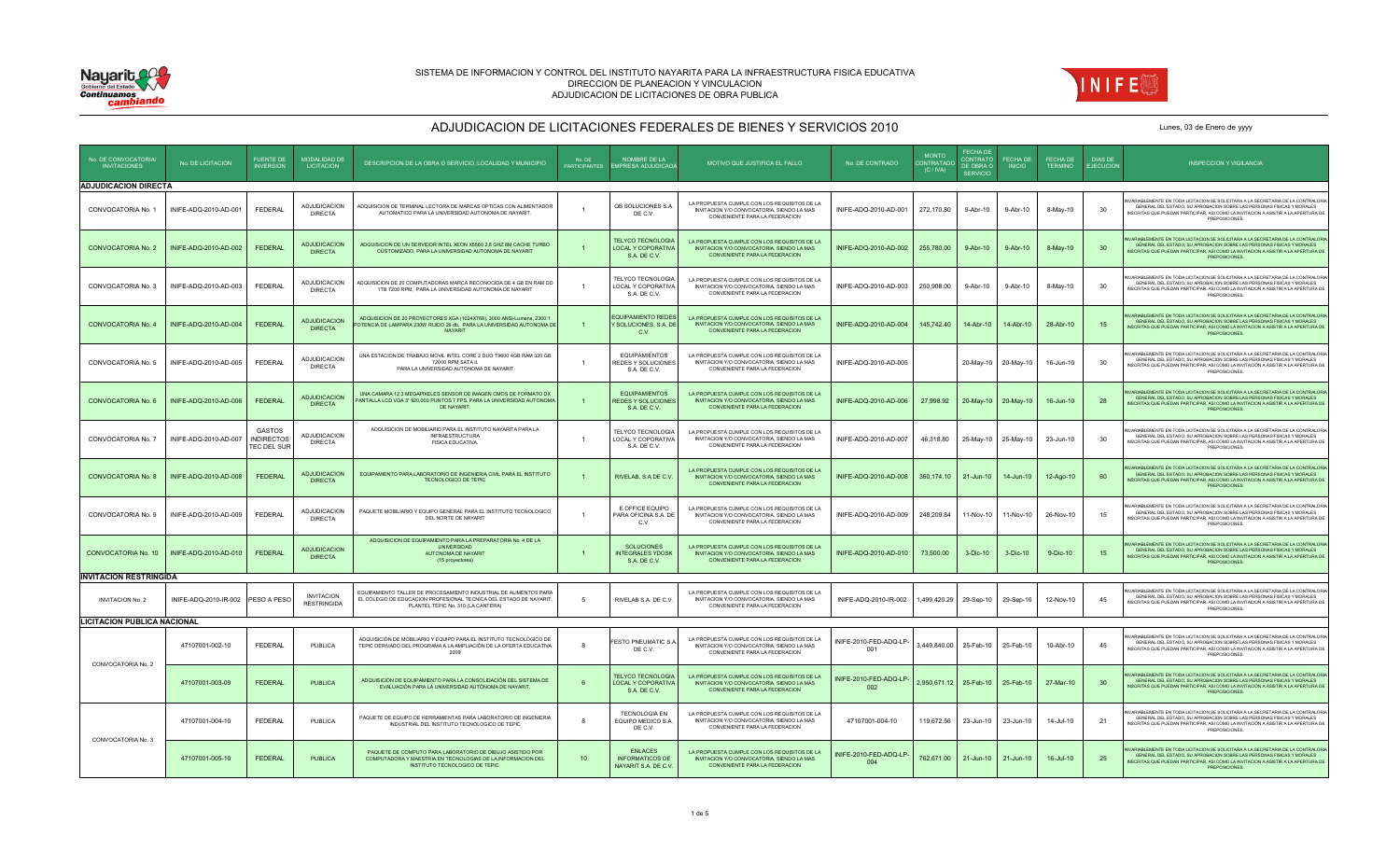



| No DE CONVOCATORIA<br><b>INVITACIONES</b> | No. DE LICITACION | <b>FUENTE DE</b><br><b>INVERSION</b> | <b>MODALIDAD DE</b><br><b>LICITACION</b> | DESCRIPCION DE LA OBRA O SERVICIO, LOCALIDAD Y MUNICIPIO                                                                                                                                       | No DE<br><b>PARTICIPANTES</b> | NOMBRE DE LA<br>MPRESA ADJUDICADA                          | MOTIVO QUE JUSTIFICA EL FALLO                                                                                                       | No DE CONTRADO                       | <b>MONTO</b><br>CONTRATAD<br>(C/IVA) | <b>FECHA DE</b><br><b>CONTRATO</b><br>DE OBRA O<br>SERVICIO | <b>FFCHA DE</b><br><b>INICIO</b> | FECHA DE<br><b>TERMINO</b> | DIAS DE<br><b>EJECUCION</b> | <b>INSPECCION Y VIGILANCIA</b>                                                                                                                                                                                                                                         |
|-------------------------------------------|-------------------|--------------------------------------|------------------------------------------|------------------------------------------------------------------------------------------------------------------------------------------------------------------------------------------------|-------------------------------|------------------------------------------------------------|-------------------------------------------------------------------------------------------------------------------------------------|--------------------------------------|--------------------------------------|-------------------------------------------------------------|----------------------------------|----------------------------|-----------------------------|------------------------------------------------------------------------------------------------------------------------------------------------------------------------------------------------------------------------------------------------------------------------|
| CONVOCATORIA No. 4                        | 47107001-007-10   | PESO A PESO                          | PUBLICA                                  | ADQUISICION DE MOBILIARIO Y EQUIPO EN GENERAL PARA EL COLEGIO DE<br>EDUCACION PROFESIONAL TECNICA DEL ESTADO DE NAYARIT PLANTEL NO. 310<br>UBICADO EN LA CANTERA, MUNICIPIO DE TEPIC.          | 13                            | ARIEL ULISES<br><b>GONZALEZ LLAMAS</b>                     | LA PROPUESTA CUMPLE CON LOS REQUISITOS DE LA<br>INVITACION Y/O CONVOCATORIA, SIENDO LA MAS<br>CONVENIENTE PARA LA FEDERACION        | INIFE-ADQ-2010-FED-001               | 320,624.00                           | 23-Ago-10                                                   | 23-Ago-10                        | 31-Ago-10                  | 10                          | ARIABLEMENTE EN TODA LICITACION SE SOLICITARA A LA SECRETARIA DE LA CONTRALORIA<br>GENERAL DEL ESTADO, SU APROBACION SOBRE LAS PERSONAS FISICAS Y MORALES<br>INSCRITAS QUE PUEDAN PARTICIPAR, ASI COMO LA INVITACION A ASISTIR A LA APERTURA DE<br>PREPOSICIONES.      |
| CONVOCATORIA No. 6                        | 47107001-007-10   | PESO A PESO                          | <b>PUBLICA</b>                           | ADQUISICION DE EQUIPAMIENTO LABORATORIO DE INFORMATICA PARA EL<br>COLEGIO DE EDUCACION PROFESIONAL TECNICA DEL ESTADO DE NAYARIT<br>PLANTEL NO. 310 UBICADO EN LA CANTERA, MUNICIPIO DE TEPIC. | 13                            | NFORMATICA OPCYON<br>S.A. DE C.V.                          | LA PROPUESTA CUMPLE CON LOS REQUISITOS DE LA<br>INVITACION Y/O CONVOCATORIA, SIENDO LA MAS<br>CONVENIENTE PARA LA FEDERACION        | INIFE-ADQ-2010-FED-002               | 837,558.73                           | $21 - \frac{1}{2}$                                          | 23-Ago-10                        | 15-Sep-10                  | 24                          | ARIARI EMENTE EN TODA LICITACIÓN SE SOLICITARA A LA SECRETARIA DE LA CONTRALORIA<br>GENERAL DEL ESTADO, SU APROBACION SOBRE LAS PERSONAS FISICAS Y MORALES<br>INSCRITAS QUE PUEDAN PARTICIPAR, ASI COMO LA INVITACION A ASISTIR A LA APERTURA DE<br>PREPOSICIONES.     |
|                                           |                   | PESO A PESO                          | PUBLICA                                  | LABORATORIO MULTIMEDIA MULTIDISCIPLINARIO PARA EL APRENDIZAJE DE<br>IDIOMAS PARA EL ICATEN PLANTEL SAN BLAS, NAYARIT.                                                                          |                               | MEDIATEC S.A. DE C.V.                                      | LA PROPUESTA CUMPLE CON LOS REQUISITOS DE LA<br>INVITACION Y/O CONVOCATORIA, SIENDO LA MAS<br>CONVENIENTE PARA LA FEDERACION        | INIFE-2010-FED-ADQ-LP-<br>$008-1$    | 1,299,200.00                         | 10-Dic-10                                                   | 10-Dic-10                        | 3-Mar-11                   | 85                          | ARIABLEMENTE EN TODA LICITACION SE SOLICITARA A LA SECRETARIA DE LA CONTRALORIA<br>GENERAL DEL ESTADO. SU APROBACION SOBRE LAS PERSONAS FISICAS Y MORALES<br>NSCRITAS QUE PUEDAN PARTICIPAR, ASI COMO LA INVITACION A ASISTIR A LA APERTURA DE<br><b>PREPOSICIONES</b> |
| CONVOCATORIA No. 7                        | 47107001-008-10   | PESO A PESO                          | <b>PUBLICA</b>                           | LABORATORIO MULTIMEDIA MULTIDISCIPLINARIO PARA EL APRENDIZAJE DE<br>IDIOMAS 26 PUESTOS PARA EL ICATEN PLANTEL TEPIC. NAYARIT                                                                   | 8                             | MEDIATEC S.A. DE C.V.                                      | LA PROPUESTA CUMPLE CON LOS REQUISITOS DE LA<br>INVITACION Y/O CONVOCATORIA, SIENDO LA MAS<br>CONVENIENTE PARA LA FEDERACION        | INIFE-2010-FED-ADQ-LP<br>$008 - 2$   | 1,794,984.00                         | 10-Dic-10                                                   | 10-Dic-10                        | 3-Mar-11                   | 85                          | RIABLEMENTE EN TODA LICITACION SE SOLICITARA A LA SECRETARIA DE LA CONTRALORIA<br>GENERAL DEL ESTADO. SU APROBACION SOBRE LAS PERSONAS FISICAS Y MORALES<br>INSCRITAS QUE PUEDAN PARTICIPAR. ASI COMO LA INVITACION A ASISTIR A LA APERTURA DE<br>PREPOSICIONES.       |
|                                           |                   | PESO A PESO                          | PUBLICA                                  | AQUETE DE LABORATORIO MULTIMEDIA PARA EL ICATEN PLANTEL AHUACATLÁN,<br>NAYARIT.                                                                                                                |                               | MEDIATEC S.A. DE C.V.                                      | LA PROPUESTA CUMPLE CON LOS REQUISITOS DE LA<br>INVITACION Y/O CONVOCATORIA, SIENDO LA MAS<br>CONVENIENTE PARA LA FEDERACION        | INIFE-2010-FED-ADQ-LP-<br>008-3      | 2,149,480.00                         | 10-Dic-10                                                   | 10-Dic-10                        | 3-Mar-11                   | 85                          | RIABLEMENTE EN TODA LICITACION SE SOLICITARA A LA SECRETARIA DE LA CONTRALORIA<br>GENERAL DEL ESTADO, SU APROBACION SOBRE LAS PERSONAS FISICAS Y MORALES<br>INSCRITAS QUE PUEDAN PARTICIPAR, ASI COMO LA INVITACION A ASISTIR A LA APERTURA DE<br>PREPOSICIONES.       |
| CONVOCATORIA No. 8                        |                   | PESO A PESO                          | PUBLICA                                  | MOBILIARIO Y EQUIPO PARA EL CECYTE NO. 10 UBICADO EN TUXPAN, NAYARI'                                                                                                                           |                               | Muebles ESCO S.A. de<br>C.V.                               | LA PROPUESTA CUMPLE CON LOS REQUISITOS DE LA<br>INVITACION Y/O CONVOCATORIA, SIENDO LA MAS<br>CONVENIENTE PARA LA FEDERACION        | INIFE-FIEF-ADQ-2010-LP-<br>$009-2$   | 239,620.04                           | 10-Dic-10                                                   | 10-Dic-10                        | 31-Mar-11                  | 111                         | ARIARI EMENTE EN TODA LICITACIÓN SE SOLICITARA A LA SECRETARIA DE LA CONTRALORIA<br>GENERAL DEL ESTADO, SU APROBACION SOBRE LAS PERSONAS FISICAS Y MORALES<br>NSCRITAS QUE PUEDAN PARTICIPAR, ASI COMO LA INVITACION A ASISTIR A LA APERTURA DE<br>PREPOSICIONES.      |
|                                           | 47107001-009-10   | PESO A PESO                          | PUBLICA                                  | MOBILIARIO Y EQUIPO PARA EL CECYTE NO. 11 UBICADO EN YAGO, MUNICIPIO DE<br>SANTIAGO IXCUINTLA                                                                                                  | 21                            | Muebles ESCO S.A. de<br>C.V.                               | LA PROPUESTA CUMPLE CON LOS REQUISITOS DE LA<br>INVITACION Y/O CONVOCATORIA, SIENDO LA MAS<br>CONVENIENTE PARA LA FEDERACION        | INIFE-FIEF-ADQ-2010-LP-<br>$009-3$   | 239,620.04                           | 17-Feb-11                                                   | 17-Feb-11                        | 1-Mar-11                   | 15                          | ARIABLEMENTE EN TODA LICITACION SE SOLICITARA A LA SECRETARIA DE LA CONTRALORIA<br>GENERAL DEL ESTADO, SU APROBACION SOBRE LAS PERSONAS FISICAS Y MORALES<br>NSCRITAS QUE PUEDAN PARTICIPAR, ASI COMO LA INVITACION A ASISTIR A LA APERTURA DE<br>PREPOSICIONES.       |
| CONVOCATORIA No. 9                        | 47107001-010-10   | PESO A PESO                          | PUBLICA                                  | EQUIPO PARA EL TALLER DE MANTENIMIENTO AUTOMOTRIZ PARA EL ICATEN<br>PLANTEL TEPIC                                                                                                              |                               | MEDIATEC S.A. DE C.V.                                      | LA PROPUESTA CUMPLE CON LOS REQUISITOS DE LA<br>INVITACION Y/O CONVOCATORIA, SIENDO LA MAS<br>CONVENIENTE PARA LA FEDERACIÓN        | INIFE-FIEF-ADQ-2010-LP-<br>$010 - 1$ | 735,207.12                           | 10-Dic-10                                                   | 7-Dic-10                         | 17-Feb-11                  | 70                          | ARIABLEMENTE EN TODA LICITACION SE SOLICITARA A LA SECRETARIA DE LA CONTRALORIA<br>GENERAL DEL ESTADO, SU APROBACION SOBRE LAS PERSONAS FISICAS Y MORALES<br>SCRITAS QUE PUEDAN PARTICIPAR, ASI COMO LA INVITACION A ASISTIR A LA APERTURA DE<br>PREPOSICIONES.        |
|                                           |                   | PESO A PESO                          | PUBLICA                                  | TALLER DE MANTENIMIENTO AUTOMOTRIZ PARA EL ICATEN PLANTEL TEPIC                                                                                                                                | 16                            | <b>EQUIPOS DIDACTICOS</b><br>PARA ESCUELAS S.A.<br>DE C.V. | LA PROPUESTA CUMPLE CON LOS REQUISITOS DE LA<br>INVITACION Y/O CONVOCATORIA, SIENDO LA MAS<br>CONVENIENTE PARA LA FEDERACION        | INIFE-FIEF-ADQ-2010-LP-<br>$010 - 2$ | 228,044.40                           | 10-Dic-10                                                   | 7-Dic-10                         | 17-Feb-11                  | 70                          | ARIABLEMENTE EN TODA LICITACION SE SOLICITARA A LA SECRETARIA DE LA CONTRALORIA<br>GENERAL DEL ESTADO, SU APROBACION SOBRE LAS PERSONAS FISICAS Y MORALES<br>INSCRITAS QUE PUEDAN PARTICIPAR, ASI COMO LA INVITACION A ASISTIR A LA APERTURA DE<br>PREPOSICIONES.      |
|                                           |                   | PESO A PESO                          | <b>PUBLICA</b>                           | EQUIPO PARA EL TALLER DE MANTENIMIENTO AUTOMOTRIZ DEL ICATEN PLANTEL<br><b>TEPIC</b>                                                                                                           |                               | <b>EQUIPOS DIDACTICOS</b><br>PARA ESCUELAS S.A.<br>DE C.V. | LA PROPUESTA CUMPLE CON LOS REQUISITOS DE LA<br><b>INVITACION Y/O CONVOCATORIA, SIENDO LA MAS</b><br>CONVENIENTE PARA LA FEDERACION | INIFE-FIEF-ADQ-2010-LP-<br>$010-3$   | 141.702.12                           | 10-Dic-10                                                   | $7-Dic-10$                       | 17-Feb-11                  | 70                          | ARIABLEMENTE EN TODA LICITACION SE SOLICITARA A LA SECRETARIA DE LA CONTRALORIA<br>GENERAL DEL ESTADO, SU APROBACION SOBRE LAS PERSONAS FISICAS Y MORALES<br>INSCRITAS QUE PUEDAN PARTICIPAR, ASI COMO LA INVITACION A ASISTIR A LA APERTURA DE<br>PREPOSICIONES.      |
|                                           |                   | PESO A PESO                          | PUBLICA                                  | EQUIPO PARA EL LABORATORIO DE ANALISIS Y TECNOLOGIA DE LOS ALIMENTOS<br>DEL CECYTE NO. 1 UBICADO EN SAN JUAN DE ABAJO, MUNICIPIO DE BAHIA DE<br><b>BANDERAS</b>                                |                               | <b>EQUIPOS DIDACTICOS</b><br>PARA ESCUELAS S.A.<br>DE C.V. | LA PROPUESTA CUMPLE CON LOS REQUISITOS DE LA<br>INVITACION Y/O CONVOCATORIA, SIENDO LA MAS<br>CONVENIENTE PARA LA FEDERACION        | INIFE-FIEF-ADQ-2010-LP-<br>$011-1$   | 526,133.08                           | 17-Dic-10                                                   | 17-Dic-10                        | 8-Mar-11                   | 81                          | ARIABLEMENTE EN TODA LICITACION SE SOLICITARA A LA SECRETARIA DE LA CONTRALORIA<br>GENERAL DEL ESTADO, SU APROBACION SOBRE LAS PERSONAS FISICAS Y MORALES<br>INSCRITAS QUE PUEDAN PARTICIPAR, ASI COMO LA INVITACION A ASISTIR A LA APERTURA DE<br>PREPOSICIONES.      |
|                                           |                   | PESO A PESO                          | <b>PUBLICA</b>                           | ADQUISICION DE DOS MARMITAS MEZCLADORAS PARA EL CECYTE NO. 1 UBICADO<br>EN SAN JUAN DE ABAJO, MUNICIPIO DE BAHIA DE BANDERAS                                                                   |                               | PROFSA TECNOGAS<br>S.A. DE C.V.                            | LA PROPUESTA CUMPLE CON LOS REQUISITOS DE LA<br>INVITACION Y/O CONVOCATORIA, SIENDO LA MAS<br>CONVENIENTE PARA LA FEDERACION        | INIFE-FIEF-ADQ-2010-LP-<br>$011 - 2$ | 208,707.20                           | 17-Dic-10                                                   | 17-Dic-10                        | 8-Mar-11                   | 81                          | ARIABLEMENTE EN TODA LICITACION SE SOLICITARA A LA SECRETARIA DE LA CONTRALORIA<br>GENERAL DEL ESTADO, SU APROBACION SOBRE LAS PERSONAS FISICAS Y MORALES<br>INSCRITAS QUE PUEDAN PARTICIPAR, ASI COMO LA INVITACION A ASISTIR A LA APERTURA DE<br>PREPOSICIONES.      |
|                                           |                   | PESO A PESO                          | PUBLICA                                  | PAQUETE DE EQUIPO PARA EL LABORATORIO DE ANALISIS Y TECNOLOGIA DE LOS<br>ALIMENTOS DEL CECYTE NO. 2 DE TEPIC, NAYARIT                                                                          |                               | RIVELAB S.A. DE C.V.                                       | LA PROPUESTA CUMPLE CON LOS REQUISITOS DE LA<br>INVITACION Y/O CONVOCATORIA, SIENDO LA MAS<br>CONVENIENTE PARA LA FEDERACION        | INIFE-FIEF-ADQ-2010-LP-<br>$011-3$   | 560,282.15                           | 17-Dic-10                                                   | 17-Dic-10                        | 8-Mar-11                   | 81                          | RIABLEMENTE EN TODA LICITACION SE SOLICITARA A LA SECRETARIA DE LA CONTRALORIA<br>GENERAL DEL ESTADO, SU APROBACION SOBRE LAS PERSONAS FISICAS Y MORALES<br>INSCRITAS QUE PUEDAN PARTICIPAR, ASI COMO LA INVITACION A ASISTIR A LA APERTURA DE<br>PREPOSICIONES.       |
| CONVOCATORIA No. 10                       | 47107001-011-10   | PESO A PESO                          | <b>PUBLICA</b>                           | ADQUISICION DE UNA MARMITA MEZCLADORA PARA EL CECYTE NO. 2 DE TEPIC                                                                                                                            | 21                            | PROESA TECNOGAS<br>S.A. DE C.V.                            | LA PROPUESTA CUMPLE CON LOS REQUISITOS DE LA<br>INVITACION Y/O CONVOCATORIA, SIENDO LA MAS<br>CONVENIENTE PARA LA FEDERACION        | INIFE-FIEF-ADQ-2010-LP<br>$011-4$    | 104,353.60                           | 17-Dic-10                                                   | 17-Dic-10                        | 8-Mar-11                   | 81                          | ARIABLEMENTE EN TODA LICITACION SE SOLICITARA A LA SECRETARIA DE LA CONTRALORIA<br>GENERAL DEL ESTADO, SU APROBACION SOBRE LAS PERSONAS FISICAS Y MORALES<br>INSCRITAS QUE PUEDAN PARTICIPAR. ASI COMO LA INVITACION A ASISTIR A LA APERTURA DE<br>PREPOSICIONES.      |
|                                           |                   | PESO A PESO                          | PUBLICA                                  | AQUETE DE EQUIPAMIENTO DE LABORATORIO DE USOS MULTIPLES DEL CECYTE<br>NO. 10 DE TUXPAN, NAYARIT                                                                                                |                               | RIVELAB S.A. DE C.V.                                       | LA PROPUESTA CUMPLE CON LOS REQUISITOS DE LA<br>INVITACION Y/O CONVOCATORIA, SIENDO LA MAS<br>CONVENIENTE PARA LA FEDERACION        | INIFE-FIEF-ADQ-2010-LP<br>$011 - 5$  | 898,447.55                           | 17-Dic-10                                                   | 17-Dic-10                        | 8-Mar-11                   | 81                          | ARIABLEMENTE EN TODA LICITACION SE SOLICITARA A LA SECRETARIA DE LA CONTRALORIA<br>GENERAL DEL ESTADO, SU APROBACIÓN SOBRE LAS PERSONAS EISICAS Y MORALES.<br>INSCRITAS QUE PUEDAN PARTICIPAR, ASI COMO LA INVITACION A ASISTIR A LA APERTURA DE<br>PREPOSICIONES.     |
|                                           |                   | PESO A PESO                          | <b>PUBLICA</b>                           | AQUETE DE EQUIPAMIENTO DE LABORATORIO DE USOS MULTIPLES DEL CECYTE<br>NO. 11 DE YAGO, MUNICIPIO DE SANTIAGO IXCUINTLA                                                                          |                               | RIVELAB S.A. DE C.V.                                       | LA PROPUESTA CUMPLE CON LOS REQUISITOS DE LA<br>INVITACION Y/O CONVOCATORIA, SIENDO LA MAS<br>CONVENIENTE PARA LA FEDERACION        | INIFE-FIEF-ADQ-2010-LP<br>$011 - 6$  | 898,447.55                           | 17-Dic-10                                                   | 17-Dic-10                        | 8-Mar-11                   | 81                          | ARIABLEMENTE EN TODA LICITACION SE SOLICITARA A LA SECRETARIA DE LA CONTRALORIA<br>GENERAL DEL ESTADO. SU APROBACION SOBRE LAS PERSONAS FISICAS Y MORALES<br>INSCRITAS QUE PUEDAN PARTICIPAR. ASI COMO LA INVITACION A ASISTIR A LA APERTURA DE<br>PREPOSICIONES.      |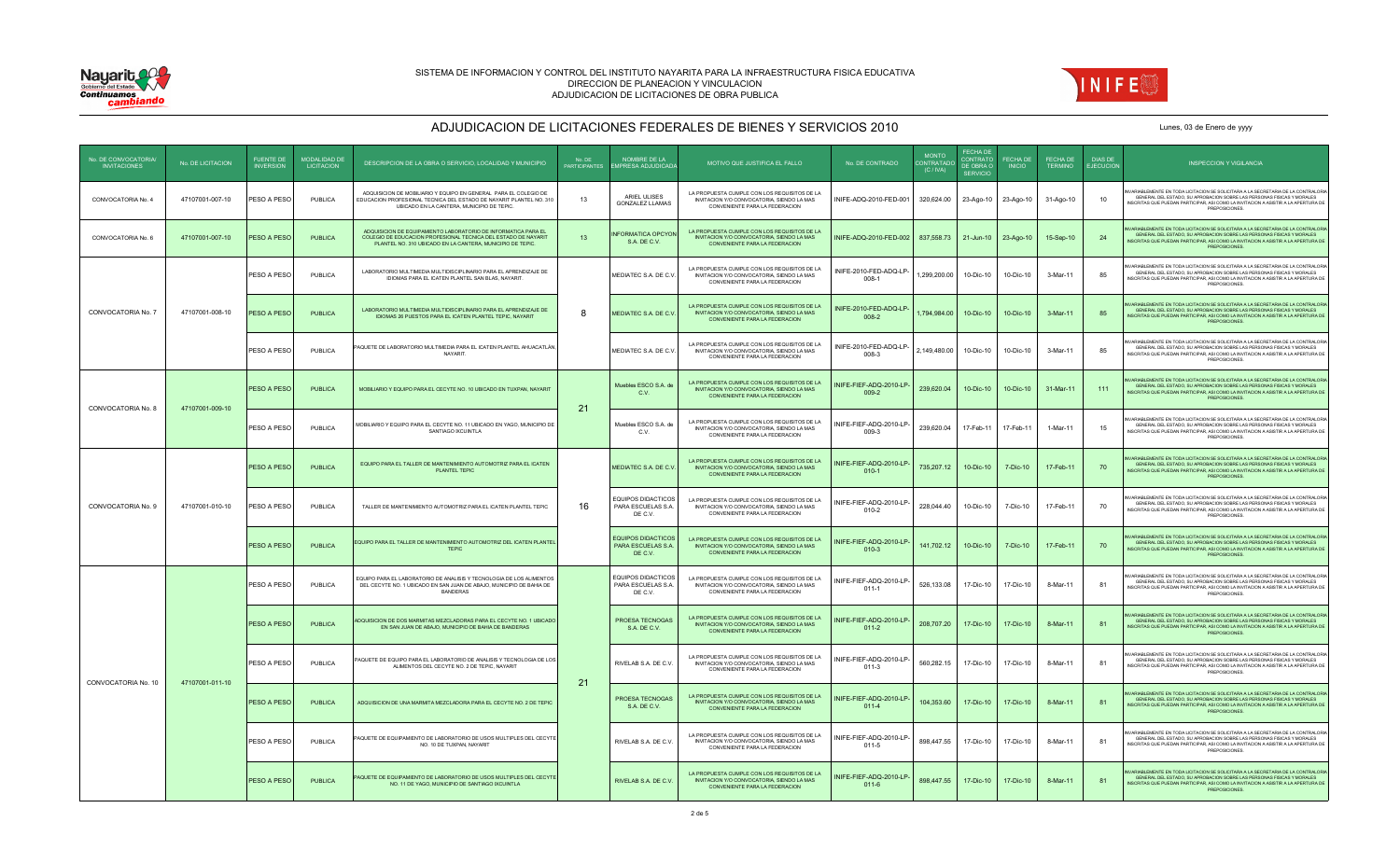



| No. DE CONVOCATORIA/<br><b>INVITACIONES</b> | No. DE LICITACION | <b>FUENTE DE</b><br><b>INVERSION</b> | <b>MODALIDAD DE</b><br><b>LICITACION</b> | DESCRIPCION DE LA OBRA O SERVICIO, LOCALIDAD Y MUNICIPIO                                                | No. DE<br>PARTICIPANTES | NOMBRE DE LA<br><b>IMPRESA ADJUDICADA</b> | MOTIVO QUE JUSTIFICA EL FALLO                                                                                                | No. DE CONTRADO                      | <b>MONTO</b><br>CONTRATADO<br>(C/IVA) | <b>FFCHA DE</b><br>CONTRATO<br>DE OBRA O<br><b>SERVICIO</b> | FECHA DE<br><b>INICIO</b> | FECHA DE<br><b>TERMINO</b> | <b>DIAS DE</b><br><b>EJECUCION</b> | <b>INSPECCION Y VIGILANCIA</b>                                                                                                                                                                                                                                      |
|---------------------------------------------|-------------------|--------------------------------------|------------------------------------------|---------------------------------------------------------------------------------------------------------|-------------------------|-------------------------------------------|------------------------------------------------------------------------------------------------------------------------------|--------------------------------------|---------------------------------------|-------------------------------------------------------------|---------------------------|----------------------------|------------------------------------|---------------------------------------------------------------------------------------------------------------------------------------------------------------------------------------------------------------------------------------------------------------------|
|                                             |                   | PESO A PESO                          | PUBLICA                                  | EQUIPO PARA EL CECYTE NO. 3 DE RUIZ                                                                     |                         | NITIDATA LEON S.A. DE<br>C.V.             | LA PROPUESTA CUMPLE CON LOS REQUISITOS DE LA<br>INVITACION Y/O CONVOCATORIA, SIENDO LA MAS<br>CONVENIENTE PARA LA FEDERACIÓN | INIFE-FIEF-ADQ-2010-LP<br>$012 - 1$  | ,441,996.00                           | 17-Dic-10                                                   | 17-Dic-10                 | 28-Feb-11                  | 81                                 | NVARIABLEMENTE EN TODA LICITACION SE SOLICITARA A LA SECRETARIA DE LA CONTRALORIA<br>GENERAL DEL ESTADO, SU APROBACION SOBRE LAS PERSONAS FISICAS Y MORALES<br>INSCRITAS QUE PUEDAN PARTICIPAR, ASI COMO LA INVITACION A ASISTIR A LA APERTURA DE<br>PREPOSICIONES. |
|                                             |                   | PESO A PESO                          | <b>PUBLICA</b>                           | EQUIPO PARA EL CECYTE NO. 3 UBICADO EN RUIZ, NAYARIT                                                    |                         | <b>INFORMATICA OPCYON</b><br>S.A. DE C.V. | LA PROPUESTA CUMPLE CON LOS REQUISITOS DE LA<br>INVITACION Y/O CONVOCATORIA, SIENDO LA MAS<br>CONVENIENTE PARA LA FEDERACION | NIFE-FIEF-ADQ-2010-LP<br>$012 - 2$   | 107.822.00                            | 17-Dic-10                                                   | 17-Dic-10                 | 22-Feb-11                  | 65                                 | IVARIABLEMENTE EN TODA LICITACION SE SOLICITARA A LA SECRETARIA DE LA CONTRALORIA<br>GENERAL DEL ESTADO, SU APROBACION SOBRE LAS PERSONAS FISICAS Y MORALES<br>INSCRITAS QUE PUEDAN PARTICIPAR, ASI COMO LA INVITACION A ASISTIR A LA APERTURA DE<br>PREPOSICIONES. |
|                                             |                   | PESO A PESO                          | PUBLICA                                  | EQUIPO PARA EL CECYTE NO. 10 UBICADO EN TUXPAN, NAYARIT                                                 |                         | NITIDATA LEON S.A. DE<br>C.V.             | LA PROPUESTA CUMPLE CON LOS REQUISITOS DE LA<br>INVITACION Y/O CONVOCATORIA, SIENDO LA MAS<br>CONVENIENTE PARA LA FEDERACION | NIFE-FIEF-ADQ-2010-LP<br>$012 - 3$   | 104.713.20                            | 17-Dic-10                                                   | 17-Dic-10                 | 22-Feb-11                  | 65                                 | IVARIABLEMENTE EN TODA LICITACION SE SOLICITARA A LA SECRETARIA DE LA CONTRALORIA<br>GENERAL DEL ESTADO. SU APROBACION SOBRE LAS PERSONAS FISICAS Y MORALES<br>INSCRITAS QUE PUEDAN PARTICIPAR, ASI COMO LA INVITACION A ASISTIR A LA APERTURA DE<br>PREPOSICIONES. |
|                                             |                   | PESO A PESO                          | <b>PUBLICA</b>                           | EQUIPO PARA EL CECYTE NO. 11 UBICADO EN YAGO, MUNICIPIO DE SANTIAGO<br><b>IXCUINTLA NAYARIT</b>         |                         | NITIDATA LEON S.A. DE<br>C.V.             | LA PROPUESTA CUMPLE CON LOS REQUISITOS DE LA<br>INVITACION Y/O CONVOCATORIA, SIENDO LA MAS<br>CONVENIENTE PARA LA FEDERACION | NIFE-FIEF-ADQ-2010-LP<br>$012 - 4$   | 104.713.20                            | 17-Dic-10                                                   | 17-Dic-10                 | 22-Feb-11                  | 65                                 | VARIABLEMENTE EN TODA LICITACION SE SOLICITARA A LA SECRETARIA DE LA CONTRALORIA<br>GENERAL DEL ESTADO, SU APROBACION SOBRE LAS PERSONAS FISICAS Y MORALES<br>INSCRITAS QUE PUEDAN PARTICIPAR, ASI COMO LA INVITACION A ASISTIR A LA APERTURA DE<br>PREPOSICIONES.  |
|                                             |                   | PESO A PESO                          | PUBLICA                                  | EQUIPO PARA EL EMSAD NO. 01 UBICADO EN SANTA CRUZ DE MIRAMAR,<br>MUNICIPIO DE SAN BLAS                  |                         | NITIDATA LEON S.A. DE<br>C.V.             | LA PROPUESTA CUMPLE CON LOS REQUISITOS DE LA<br>INVITACION Y/O CONVOCATORIA, SIENDO LA MAS<br>CONVENIENTE PARA LA FEDERACIÓN | NIFE-FIEF-ADQ-2010-LP<br>$012 - 5$   | 279,096.00                            | 17-Dic-10                                                   | 17-Dic-10                 | 22-Feb-11                  | 65                                 | IVARIABLEMENTE EN TODA LICITACION SE SOLICITARA A LA SECRETARIA DE LA CONTRALORIA<br>GENERAL DEL ESTADO, SU APROBACION SOBRE LAS PERSONAS FISICAS Y MORALES<br>INSCRITAS QUE PUEDAN PARTICIPAR. ASI COMO LA INVITACION A ASISTIR A LA APERTURA DE<br>PREPOSICIONES. |
|                                             |                   | PESO A PESO                          | <b>PUBLICA</b>                           | EQUIPO PARA EL EMSAD NO. 01 UBICADO EN SANTA CRUZ DE MIRAMAR.<br>MUNICIPIO DE SAN BLAS                  |                         | <b>INFORMATICA OPCYON</b><br>S.A. DE C.V. | LA PROPUESTA CUMPLE CON LOS REQUISITOS DE LA<br>INVITACION Y/O CONVOCATORIA, SIENDO LA MAS<br>CONVENIENTE PARA LA FEDERACION | NIFE-FIEF-ADQ-2010-LP<br>$012 - 6$   | 9.802.00                              | 17-Dic-10                                                   | 17-Dic-10                 | 22-Feb-11                  | 65                                 | IVARIABLEMENTE EN TODA LICITACION SE SOLICITARA A LA SECRETARIA DE LA CONTRALORIA<br>GENERAL DEL ESTADO. SU APROBACION SOBRE LAS PERSONAS FISICAS Y MORALES<br>INSCRITAS QUE PUEDAN PARTICIPAR, ASI COMO LA INVITACION A ASISTIR A LA APERTURA DE<br>PREPOSICIONES. |
|                                             |                   | PESO A PESO                          | PUBLICA                                  | EQUIPO PARA EL EMSAD NO. 02 UBICADO EN ESTANCIA DE LOS LOPEZ, MUNICIPIO<br>DE AMATLAN DE CAÑAS, NAYARIT |                         | NITIDATA LEON S.A. DE<br>C.V.             | LA PROPUESTA CUMPLE CON LOS REQUISITOS DE LA<br>INVITACION Y/O CONVOCATORIA, SIENDO LA MAS<br>CONVENIENTE PARA LA FEDERACIÓN | NIFE-FIEF-ADQ-2010-LP<br>$012 - 7$   | 209,380.00                            | 17-Dic-10                                                   | 17-Dic-10                 | 22-Feb-11                  | 65                                 | VARIABLEMENTE EN TODA LICITACION SE SOLICITARA A LA SECRETARIA DE LA CONTRALORIA<br>GENERAL DEL ESTADO, SU APROBACION SOBRE LAS PERSONAS FISICAS Y MORALES<br>INSCRITAS QUE PUEDAN PARTICIPAR, ASI COMO LA INVITACION A ASISTIR A LA APERTURA DE<br>PREPOSICIONES.  |
|                                             |                   | PESO A PESO                          | <b>PUBLICA</b>                           | EQUIPO PARA EL EMSAD NO. 02 UBICADO EN ESTANCIA DE LOS LOPEZ, MUNICIPIO<br>DE AMATLAN DE CAÑAS, NAYARIT |                         | <b>INFORMATICA OPCYON</b><br>S.A. DE C.V. | LA PROPUESTA CUMPLE CON LOS REQUISITOS DE LA<br>INVITACION Y/O CONVOCATORIA, SIENDO LA MAS<br>CONVENIENTE PARA LA FEDERACION | NIFE-FIEF-ADQ-2010-LF<br>$012 - 8$   | 58.812.00                             | 17-Dic-10                                                   | 17-Dic-10                 | 22-Feb-11                  | 65                                 | NVARIABLEMENTE EN TODA LICITACION SE SOLICITARA A LA SECRETARIA DE LA CONTRALORIA<br>GENERAL DEL ESTADO, SU APROBACION SOBRE LAS PERSONAS FISICAS Y MORALES<br>INSCRITAS QUE PUEDAN PARTICIPAR, ASI COMO LA INVITACION A ASISTIR A LA APERTURA DE<br>PREPOSICIONES. |
|                                             |                   | PESO A PESO                          | PUBLICA                                  | EQUIPO PARA EL EMSAD NO. 04 UBICADO EN JESUS MARIA, MUNICIPIO DE EL<br>NAYAR, NAYARIT                   |                         | NITIDATA LEON S.A. DE<br>C.V.             | LA PROPUESTA CUMPLE CON LOS REQUISITOS DE LA<br>INVITACION Y/O CONVOCATORIA, SIENDO LA MAS<br>CONVENIENTE PARA LA FEDERACIÓN | NIFE-FIEF-ADQ-2010-LP<br>$012 - 9$   | 242,370.40                            | 17-Dic-10                                                   | 17-Dic-10                 | 22-Feb-11                  | 65                                 | IVARIABLEMENTE EN TODA LICITACION SE SOLICITARA A LA SECRETARIA DE LA CONTRALORIA<br>GENERAL DEL ESTADO, SU APROBACION SOBRE LAS PERSONAS FISICAS Y MORALES<br>INSCRITAS QUE PUEDAN PARTICIPAR, ASI COMO LA INVITACION A ASISTIR A LA APERTURA DE<br>PREPOSICIONES. |
|                                             |                   | PESO A PESO                          | PUBLICA                                  | EQUIPO PARA EL EMSAD NO. 04 UBICADO EN JESUS MARIA, MUNICIPIO DE EL<br>NAYAR, NAYARIT                   |                         | <b>INFORMATICA OPCYON</b><br>S.A. DE C.V. | LA PROPUESTA CUMPLE CON LOS REQUISITOS DE LA<br>INVITACION Y/O CONVOCATORIA, SIENDO LA MAS<br>CONVENIENTE PARA LA FEDERACION | NIFE-FIEF-ADQ-2010-LP<br>$012 - 10$  | 39,208.00                             | 17-Dic-10                                                   | 17-Dic-10                 | 22-Feb-11                  | 65                                 | VARIABLEMENTE EN TODA LICITACION SE SOLICITARA A LA SECRETARIA DE LA CONTRALORIA<br>GENERAL DEL ESTADO. SU APROBACION SOBRE LAS PERSONAS FISICAS Y MORALES<br>INSCRITAS QUE PUEDAN PARTICIPAR. ASI COMO LA INVITACION A ASISTIR A LA APERTURA DE<br>PREPOSICIONES.  |
|                                             |                   | PESO A PESO                          | PUBLICA                                  | EQUIPO PARA EL EMSAD NO. 05 UBICADO EN PIMIENTILLO, MUNICIPIO DE<br>ROSAMORADA, NAYARIT                 |                         | NITIDATA LEON S.A. DE<br>C.V.             | LA PROPUESTA CUMPLE CON LOS REQUISITOS DE LA<br>INVITACION Y/O CONVOCATORIA, SIENDO LA MAS<br>CONVENIENTE PARA LA FEDERACIÓN | NIFE-FIEF-ADQ-2010-LP-<br>$012 - 11$ | 285,896.00                            | 17-Dic-10                                                   | 17-Dic-10                 | 22-Feb-11                  | 65                                 | VARIABLEMENTE EN TODA LICITACION SE SOLICITARA A LA SECRETARIA DE LA CONTRALORIA<br>GENERAL DEL ESTADO, SU APROBACION SOBRE LAS PERSONAS FISICAS Y MORALES<br>INSCRITAS QUE PUEDAN PARTICIPAR, ASI COMO LA INVITACION A ASISTIR A LA APERTURA DE<br>PREPOSICIONES.  |
|                                             |                   | PESO A PESO                          | <b>PUBLICA</b>                           | EQUIPO PARA EL EMSAD NO. 05 UBICADO EN PIMIENTILLO, MUNICIPIO DE<br>ROSAMORADA, NAYARIT                 |                         | <b>INFORMATICA OPCYON</b><br>S.A. DE C.V. | LA PROPUESTA CUMPLE CON LOS REQUISITOS DE LA<br>INVITACION Y/O CONVOCATORIA, SIENDO LA MAS<br>CONVENIENTE PARA LA FEDERACION | NIFE-FIEF-ADQ-2010-LP-<br>$012 - 12$ | 19,604.00                             | 17-Dic-10                                                   | 17-Dic-10                 | 22-Feb-11                  | 65                                 | VARIABLEMENTE EN TODA LICITACION SE SOLICITARA A LA SECRETARIA DE LA CONTRALORIA<br>GENERAL DEL ESTADO. SU APROBACION SOBRE LAS PERSONAS FISICAS Y MORALES<br>INSCRITAS QUE PUEDAN PARTICIPAR, ASI COMO LA INVITACION A ASISTIR A LA APERTURA DE<br>PREPOSICIONES.  |
| CONVOCATORIA No. 11                         | 47107001-012-11   | PESO A PESO                          | PUBLICA                                  | EQUIPO PARA EL EMSAD NO. 07 UBICADO EN TEPUZHUACAN, MUNICIPIO DE<br>AMATLAN DE CAÑAS,                   |                         | NITIDATA LEON S.A. DE<br>C.V.             | LA PROPUESTA CUMPLE CON LOS REQUISITOS DE LA<br>INVITACION Y/O CONVOCATORIA, SIENDO LA MAS<br>CONVENIENTE PARA LA FEDERACIÓN | NIFE-FIEF-ADQ-2010-LP<br>012-13      | 255,896.00                            | 17-Dic-10                                                   | 17-Dic-10                 | 22-Feb-11                  | 65                                 | VARIABLEMENTE EN TODA LICITACION SE SOLICITARA A LA SECRETARIA DE LA CONTRALORIA<br>GENERAL DEL ESTADO, SU APROBACION SOBRE LAS PERSONAS FISICAS Y MORALES<br>INSCRITAS QUE PUEDAN PARTICIPAR, ASI COMO LA INVITACION A ASISTIR A LA APERTURA DE<br>PREPOSICIONES.  |
|                                             |                   | PESO A PESO                          | <b>PUBLICA</b>                           | EQUIPO PARA EL EMSAD NO. 07 UBICADO EN TEPUZHUACAN, MUNICIPIO DE<br>AMATLAN DE CAÑAS.                   | 12                      | <b>INFORMATICA OPCYON</b><br>S.A. DE C.V. | LA PROPUESTA CUMPLE CON LOS REQUISITOS DE LA<br>INVITACION Y/O CONVOCATORIA, SIENDO LA MAS<br>CONVENIENTE PARA LA FEDERACION | NIFE-FIEF-ADQ-2010-LP<br>$012 - 14$  | 9,802.00                              | 17-Dic-10                                                   | 17-Dic-10                 | 22-Feb-11                  | 65                                 | VARIABLEMENTE EN TODA LICITACION SE SOLICITARA A LA SECRETARIA DE LA CONTRALORIA<br>GENERAL DEL ESTADO, SU APROBACION SOBRE LAS PERSONAS FISICAS Y MORALES<br>INSCRITAS QUE PUEDAN PARTICIPAR, ASI COMO LA INVITACION A ASISTIR A LA APERTURA DE<br>PREPOSICIONES.  |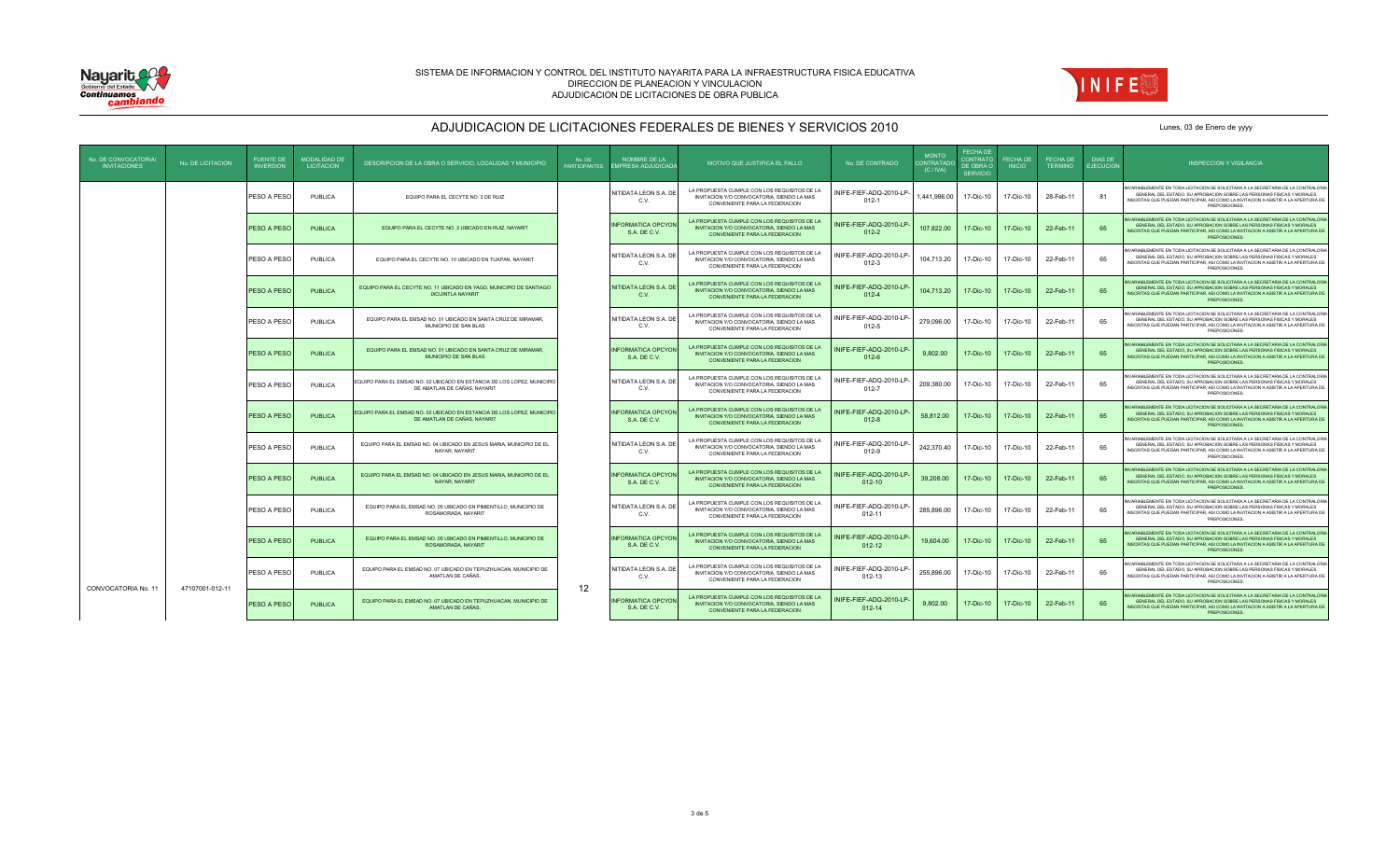



| No. DE CONVOCATORIA<br><b>INVITACIONES</b> | No. DE LICITACION | <b>FUENTE DE</b><br><b>INVERSION</b> | <b>MODALIDAD DE</b><br><b>LICITACION</b> | DESCRIPCION DE LA OBRA O SERVICIO. LOCALIDAD Y MUNICIPIO                                            | No. DE<br><b>PARTICIPANTES</b> | NOMBRE DE LA<br><b>EMPRESA ADJUDICADA</b> | MOTIVO QUE JUSTIFICA EL FALLO                                                                                                       | No. DE CONTRADO                      | <b>MONTO</b><br>ONTRATADO<br>(C/NA) | <b>FECHA DE</b><br><b>CONTRATO</b><br>DE OBRA O<br><b>SERVICIO</b> | FECHA DE<br><b>INICIO</b> | FECHA DE<br><b>TERMINO</b> | <b>DIAS DE</b><br><b>EJECUCION</b> | <b>INSPECCION Y VIGILANCIA</b>                                                                                                                                                                                                                                     |
|--------------------------------------------|-------------------|--------------------------------------|------------------------------------------|-----------------------------------------------------------------------------------------------------|--------------------------------|-------------------------------------------|-------------------------------------------------------------------------------------------------------------------------------------|--------------------------------------|-------------------------------------|--------------------------------------------------------------------|---------------------------|----------------------------|------------------------------------|--------------------------------------------------------------------------------------------------------------------------------------------------------------------------------------------------------------------------------------------------------------------|
|                                            |                   | PESO A PESC                          | PUBLICA                                  | EQUIPO PARA EL EMSAD NO. 08 UBICADO EN JESUS MARIA CORTE, MUNICIPIO DE<br>TEPIC, NAYARIT            |                                | NITIDATA LEON S.A. DE<br>C.V.             | LA PROPUESTA CUMPLE CON LOS REQUISITOS DE LA<br>INVITACION Y/O CONVOCATORIA, SIENDO LA MAS<br>CONVENIENTE PARA LA FEDERACIÓN        | NIFE-FIEF-ADQ-2010-LF<br>$012 - 15$  | 255.896.00                          | 17-Dic-10                                                          | 17-Dic-10                 | 22-Feb-11                  | 65                                 | IVARIABLEMENTE EN TODA LICITACION SE SOLICITARA A LA SECRETARIA DE LA CONTRALORIA<br>GENERAL DEL ESTADO, SU APROBACION SOBRE LAS PERSONAS FISICAS Y MORALES<br>NSCRITAS QUE PUEDAN PARTICIPAR. ASI COMO LA INVITACION A ASISTIR A LA APERTURA DE<br>PREPOSICIONES. |
|                                            |                   | PESO A PESO                          | PUBLICA                                  | EQUIPO PARA EL EMSAD NO. 08 UBICADO EN JESUS MARIA CORTE, MUNICIPIO DE<br>TEPIC, NAYARIT            |                                | <b>INFORMATICA OPCYON</b><br>S.A. DE C.V. | LA PROPUESTA CUMPLE CON LOS REQUISITOS DE LA<br>INVITACION Y/O CONVOCATORIA, SIENDO LA MAS<br>CONVENIENTE PARA LA FEDERACION        | NIFE-FIEF-ADQ-2010-LP-<br>$012 - 16$ | 19,604.00                           | 17-Dic-10                                                          | 17-Dic-10                 | 22-Feb-11                  | 65                                 | VARIABLEMENTE EN TODA LICITACION SE SOLICITARA A LA SECRETARIA DE LA CONTRALORIA<br>GENERAL DEL ESTADO. SU APROBACION SOBRE LAS PERSONAS FISICAS Y MORALES<br>NSCRITAS QUE PUEDAN PARTICIPAR. ASI COMO LA INVITACION A ASISTIR A LA APERTURA DE<br>PREPOSICIONES.  |
|                                            |                   | PESO A PESO                          | PUBLICA                                  | EQUIPO PARA EL EMSAD NO. 10 UBICADO EN GUADALUPE OCOTAN, MUNICIPIO DE<br>LA YESCA, NAYARIT          |                                | NITIDATA LEON S.A. DE<br>C.V.             | LA PROPUESTA CUMPLE CON LOS REQUISITOS DE LA<br>INVITACION Y/O CONVOCATORIA, SIENDO LA MAS<br>CONVENIENTE PARA LA FEDERACION        | NIFE-FIEF-ADQ-2010-LP-<br>$012 - 17$ | 267,554.00                          | 17-Dic-10                                                          | 17-Dic-10                 | 22-Feb-11                  | 65                                 | VVARIABLEMENTE EN TODA LICITACION SE SOLICITARA A LA SECRETARIA DE LA CONTRALORIA<br>GENERAL DEL ESTADO, SU APROBACION SOBRE LAS PERSONAS FISICAS Y MORALES<br>NSCRITAS QUE PUEDAN PARTICIPAR. ASI COMO LA INVITACION A ASISTIR A LA APERTURA DE<br>PREPOSICIONES. |
|                                            |                   | PESO A PESO                          | PUBLICA                                  | EQUIPO PARA EL EMSAD NO. 10 UBICADO EN GUADALUPE OCOTAN, MUNICIPIO DE<br>LA YESCA, NAYARIT          |                                | <b>INFORMATICA OPCYON</b><br>S.A. DE C.V. | LA PROPUESTA CUMPLE CON LOS REQUISITOS DE LA<br>INVITACION Y/O CONVOCATORIA, SIENDO LA MAS<br>CONVENIENTE PARA LA FEDERACIÓN        | NIFE-FIEF-ADQ-2010-LP-<br>$012 - 18$ | 9.802.00                            | 17-Dic-10                                                          | 17-Dic-10                 | 22-Feb-11                  | 65                                 | VARIABLEMENTE EN TODA LICITACION SE SOLICITARA A LA SECRETARIA DE LA CONTRALORIA<br>GENERAL DEL ESTADO. SU APROBACION SOBRE LAS PERSONAS FISICAS Y MORALES<br>NSCRITAS QUE PUEDAN PARTICIPAR, ASI COMO LA INVITACION A ASISTIR A LA APERTURA DE<br>PREPOSICIONES.  |
|                                            |                   | PESO A PESO                          | PUBLICA                                  | EQUIPO PARA EL EMSAD NO. 11 UBICADO EN SAN PEDRO IXCATAN. MUNICIPIO DE<br>RUIZ, NAYARIT             |                                | NITIDATA LEON S.A. DE<br>C.V.             | LA PROPUESTA CUMPLE CON LOS REQUISITOS DE LA<br>INVITACION Y/O CONVOCATORIA, SIENDO LA MAS<br>CONVENIENTE PARA LA FEDERACIÓN        | INIFE-FIEF-ADQ-2010-LP<br>$012 - 19$ | 244.238.00                          | 17-Dic-10                                                          | 17-Dic-10                 | 22-Feb-11                  | 65                                 | IVARIABLEMENTE EN TODA LICITACION SE SOLICITARA A LA SECRETARIA DE LA CONTRALORIA<br>GENERAL DEL ESTADO. SU APROBACION SOBRE LAS PERSONAS FISICAS Y MORALES<br>NSCRITAS QUE PUEDAN PARTICIPAR. ASI COMO LA INVITACION A ASISTIR A LA APERTURA DE<br>PREPOSICIONES. |
|                                            |                   | PESO A PESC                          | PUBLICA                                  | EQUIPO PARA EL EMSAD NO. 11 UBICADO EN SAN PEDRO IXCATAN, MUNICIPIO DE<br><b>RUIZ, NAYARIT</b>      |                                | <b>INFORMATICA OPCYON</b><br>S.A. DE C.V. | LA PROPUESTA CUMPLE CON LOS REQUISITOS DE LA<br>INVITACION Y/O CONVOCATORIA, SIENDO LA MAS<br>CONVENIENTE PARA LA FEDERACION        | NIFE-FIEF-ADQ-2010-LP-<br>$012 - 20$ | 19,604.00                           | 17-Dic-10                                                          | 17-Dic-10                 | 22-Feb-11                  | 65                                 | VARIABLEMENTE EN TODA LICITACION SE SOLICITARA A LA SECRETARIA DE LA CONTRALORIA<br>GENERAL DEL ESTADO. SU APROBACION SOBRE LAS PERSONAS FISICAS Y MORALES<br>NSCRITAS QUE PUEDAN PARTICIPAR, ASI COMO LA INVITACION A ASISTIR A LA APERTURA DE<br>PREPOSICIONES.  |
|                                            |                   | PESO A PESO                          | PUBLICA                                  | EQUIPO PARA EL EMSAD NO. 13 UBICADO EN LOS AGUAJES, MUNICIPIO DE JALA,<br>NAYARIT                   |                                | NITIDATA LEON S.A. DE<br>C.V.             | LA PROPUESTA CUMPLE CON LOS REQUISITOS DE LA<br>INVITACION Y/O CONVOCATORIA, SIENDO LA MAS<br>CONVENIENTE PARA LA FEDERACIÓN        | INIFE-FIEF-ADQ-2010-LP-<br>012-21    | 267.554.00                          | 17-Dic-10                                                          | 17-Dic-10                 | 22-Feb-11                  | 65                                 | IVARIABLEMENTE EN TODA LICITACION SE SOLICITARA A LA SECRETARIA DE LA CONTRALORIA<br>GENERAL DEL ESTADO. SU APROBACION SOBRE LAS PERSONAS FISICAS Y MORALES<br>NSCRITAS QUE PUEDAN PARTICIPAR. ASI COMO LA INVITACION A ASISTIR A LA APERTURA DE<br>PREPOSICIONES. |
|                                            |                   | PESO A PESC                          | PUBLICA                                  | EQUIPO PARA EL EMSAD NO. 13 UBICADO EN LOS AGUAJES, MUNICIPIO DE JALA<br><b>NAYARIT</b>             |                                | <b>INFORMATICA OPCYON</b><br>S.A. DE C.V. | LA PROPUESTA CUMPLE CON LOS REQUISITOS DE LA<br>INVITACION Y/O CONVOCATORIA, SIENDO LA MAS<br>CONVENIENTE PARA LA FEDERACION        | NIFE-FIEF-ADQ-2010-LP-<br>$012 - 22$ | 19,604.00                           | 17-Dic-10                                                          | 17-Dic-10                 | 22-Feb-11                  | 65                                 | ARIABLEMENTE EN TODA LICITACION SE SOLICITARA A LA SECRETARIA DE LA CONTRALORIA<br>GENERAL DEL ESTADO, SU APROBACION SOBRE LAS PERSONAS FISICAS Y MORALES<br>NSCRITAS QUE PUEDAN PARTICIPAR. ASI COMO LA INVITACION A ASISTIR A LA APERTURA DE<br>PREPOSICIONES.   |
|                                            |                   | PESO A PESO                          | PUBLICA                                  | EQUIPO PARA EL EMSAD NO. 14 UBICADO EN SAN ANDRES MILPILLAS, MUNICIPIO<br>DE HUAJICORI, NAYARIT     |                                | NITIDATA LEON S.A. DE<br>C.V.             | LA PROPUESTA CUMPLE CON LOS REQUISITOS DE LA<br>INVITACION Y/O CONVOCATORIA, SIENDO LA MAS<br>CONVENIENTE PARA LA FEDERACION        | NIFE-FIEF-ADQ-2010-LP-<br>012-23     | 255.896.00                          | 17-Dic-10                                                          | 17-Dic-10                 | 22-Feb-11                  | 65                                 | IVARIABLEMENTE EN TODA LICITACION SE SOLICITARA A LA SECRETARIA DE LA CONTRALORIA<br>GENERAL DEL ESTADO. SU APROBACION SOBRE LAS PERSONAS FISICAS Y MORALES<br>NSCRITAS QUE PUEDAN PARTICIPAR. ASI COMO LA INVITACION A ASISTIR A LA APERTURA DE<br>PREPOSICIONES. |
|                                            |                   | PESO A PESO                          | PUBLICA                                  | EQUIPO PARA EL EMSAD NO. 14 UBICADO EN SAN ANDRES MILPILLAS, MUNICIPIO<br>DE HUAJICORI, NAYARIT     |                                | <b>INFORMATICA OPCYON</b><br>S.A. DE C.V. | LA PROPUESTA CUMPLE CON LOS REQUISITOS DE LA<br><b>INVITACION Y/O CONVOCATORIA, SIENDO LA MAS</b><br>CONVENIENTE PARA LA FEDERACION | NIFE-FIEF-ADQ-2010-LP<br>012-24      | 19,604.00                           | 17-Dic-10                                                          | 17-Dic-10                 | 22-Feb-11                  | 65                                 | VARIABLEMENTE EN TODA LICITACION SE SOLICITARA A LA SECRETARIA DE LA CONTRALORIA<br>GENERAL DEL ESTADO. SU APROBACION SOBRE LAS PERSONAS FISICAS Y MORALES<br>NSCRITAS QUE PUEDAN PARTICIPAR, ASI COMO LA INVITACION A ASISTIR A LA APERTURA DE<br>PREPOSICIONES.  |
|                                            |                   | PESO A PESO                          | PUBLICA                                  | EQUIPO PARA EL EMSAD NO. 15 UBICADO EN SENTISPAC, MUNICIPIO DE SANTIAGO<br><b>IXCUINTLA NAYARIT</b> |                                | NITIDATA LEON S.A. DE<br>C.V.             | LA PROPUESTA CUMPLE CON LOS REQUISITOS DE LA<br>INVITACION Y/O CONVOCATORIA, SIENDO LA MAS<br>CONVENIENTE PARA LA FEDERACION        | NIFE-FIEF-ADQ-2010-LP<br>$012 - 25$  | 255.896.00                          | 17-Dic-10                                                          | 17-Dic-10                 | 22-Feb-11                  | 65                                 | VVARIABLEMENTE EN TODA LICITACION SE SOLICITARA A LA SECRETARIA DE LA CONTRALORIA<br>GENERAL DEL ESTADO, SU APROBACION SOBRE LAS PERSONAS FISICAS Y MORALES<br>NSCRITAS QUE PUEDAN PARTICIPAR, ASI COMO LA INVITACION A ASISTIR A LA APERTURA DE<br>PREPOSICIONES. |
|                                            |                   | PESO A PESO                          | PUBLICA                                  | EQUIPO PARA EL EMSAD NO. 15 UBICADO EN SENTISPAC. MUNICIPIO DE SANTIAGO<br><b>IXCUINTLA NAYARIT</b> |                                | <b>INFORMATICA OPCYON</b><br>S.A. DE C.V. | LA PROPUESTA CUMPLE CON LOS REQUISITOS DE LA<br>INVITACION Y/O CONVOCATORIA, SIENDO LA MAS<br>CONVENIENTE PARA LA FEDERACION        | INIFE-FIEF-ADQ-2010-LP-<br>012-26    | 19,604.00                           | 17-Dic-10                                                          | 17-Dic-10                 | 22-Feb-11                  | 65                                 | ARIABLEMENTE EN TODA LICITACION SE SOLICITARA A LA SECRETARIA DE LA CONTRALORIA<br>GENERAL DEL ESTADO. SU APROBACION SOBRE LAS PERSONAS FISICAS Y MORALES<br>NSCRITAS QUE PUEDAN PARTICIPAR. ASI COMO LA INVITACION A ASISTIR A LA APERTURA DE<br>PREPOSICIONES.   |